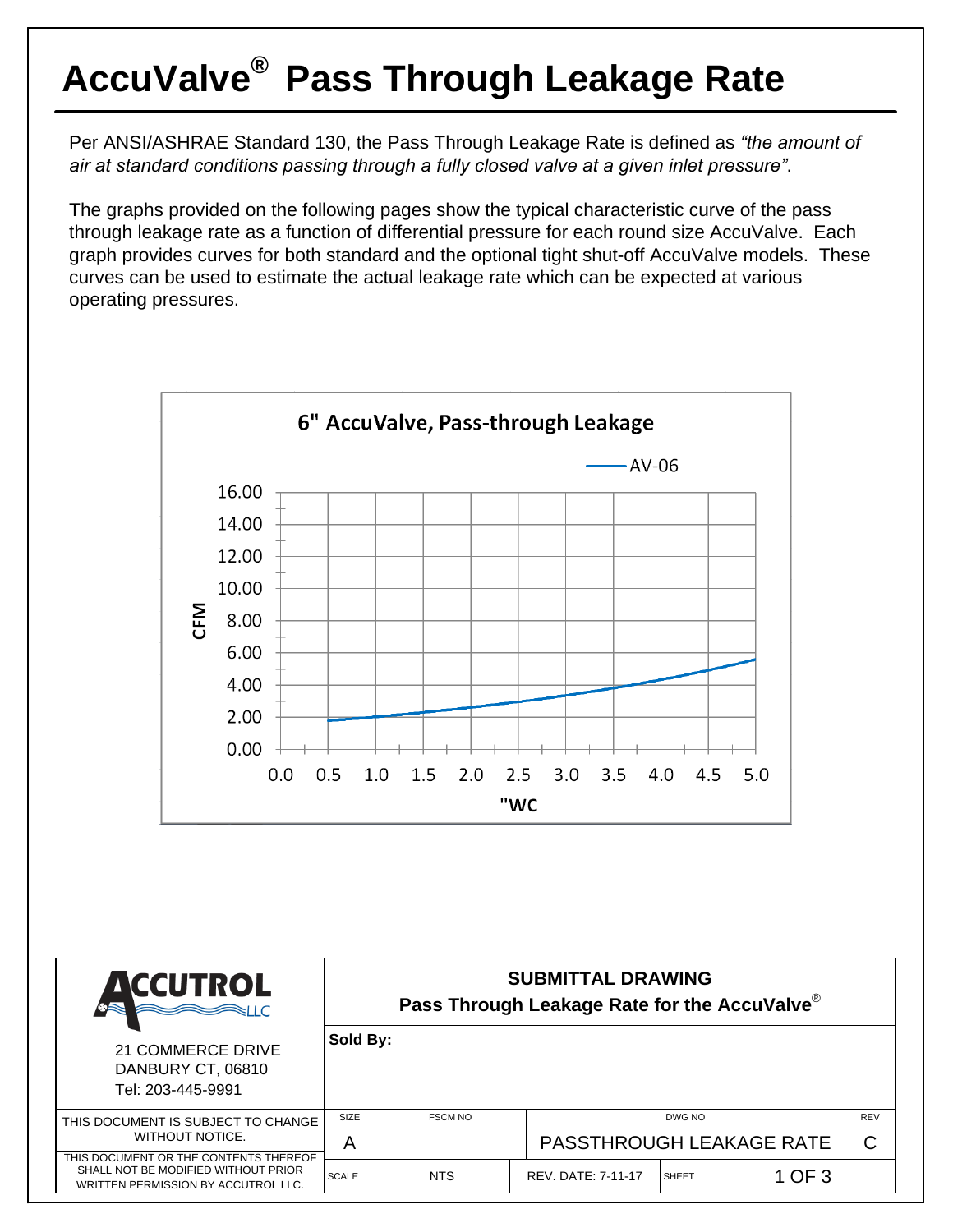



| <b>ACCUTROL</b>                                                                                | <b>SUBMITTAL DRAWING</b><br>Pass Through Leakage Rate for the AccuValve® |                                 |                           |              |        |            |  |  |  |
|------------------------------------------------------------------------------------------------|--------------------------------------------------------------------------|---------------------------------|---------------------------|--------------|--------|------------|--|--|--|
|                                                                                                | Sold By:                                                                 |                                 |                           |              |        |            |  |  |  |
| 21 COMMERCE DRIVE<br>DANBURY CT, 06810<br>Tel: 203-445-9991                                    |                                                                          |                                 |                           |              |        |            |  |  |  |
| THIS DOCUMENT IS SUBJECT TO CHANGE<br>WITHOUT NOTICE.<br>THIS DOCUMENT OR THE CONTENTS THEREOF | <b>SIZE</b><br><b>FSCM NO</b>                                            |                                 | DWG NO                    |              |        | <b>REV</b> |  |  |  |
|                                                                                                | A                                                                        | <b>PASSTHROUGH LEAKAGE RATE</b> |                           |              |        | C          |  |  |  |
| SHALL NOT BE MODIFIED WITHOUT PRIOR<br>WRITTEN PERMISSION BY ACCUTROL LLC.                     | <b>SCALE</b>                                                             | <b>NTS</b>                      | <b>REV. DATE: 7-11-17</b> | <b>SHEET</b> | 2 OF 3 |            |  |  |  |